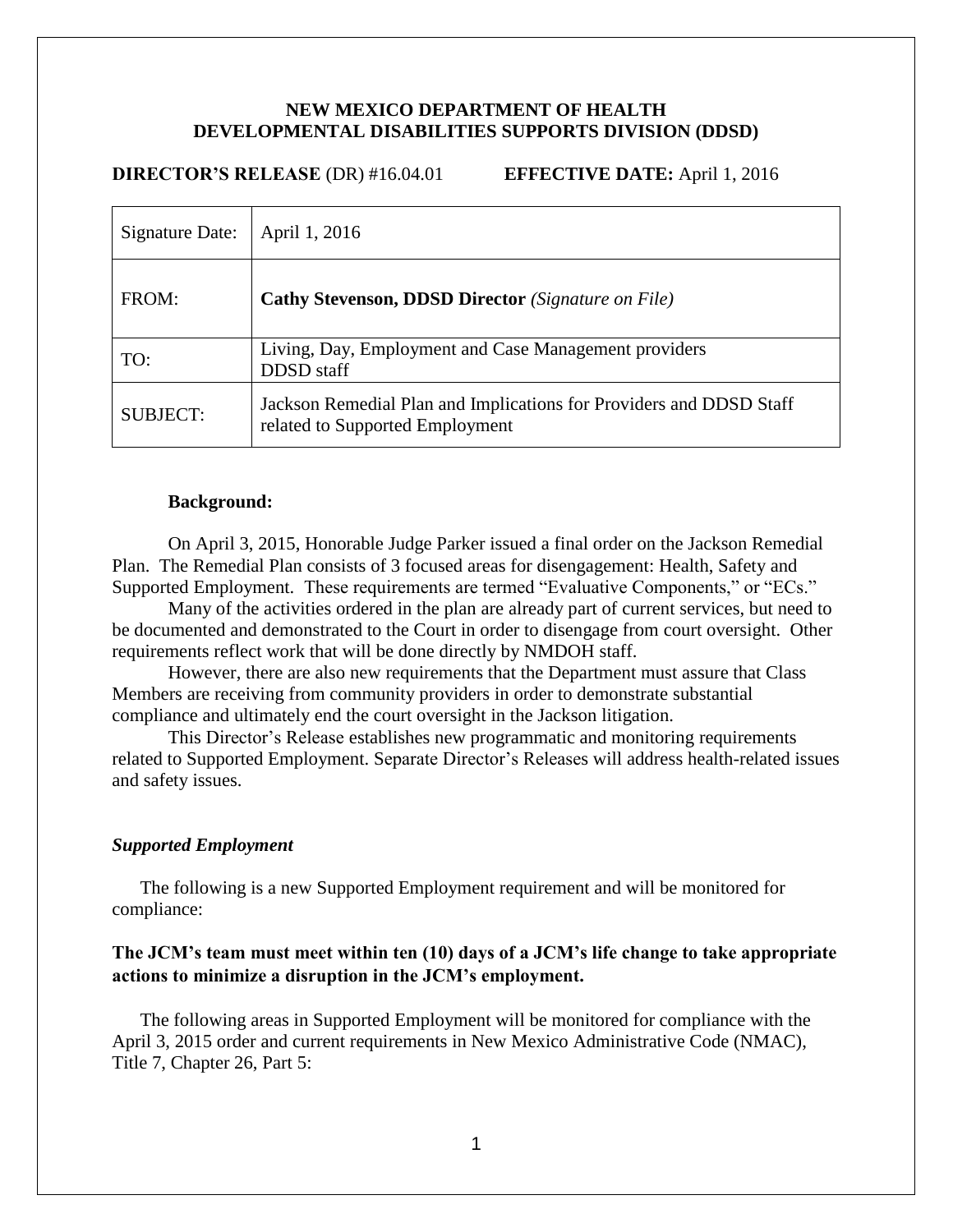- 1) Each JCM's ISP must be updated with a current and accurate employment plan, including information about the JCM's employment goals and whether the JCM wishes to work, has skills for existing work, seeks traditional or nontraditional work, and has the guardian's consent to work.
- 2) There must be a system in place to minimize the disruption to a JCM's employment when a JCM suffers a "life change" (hospitalization, significant health status change, relocation to another city, loss of employment).
- 3) Any life change for a JCM must be documented in appropriate forms, including Case Management Site Visit Forms, Provider Quarterly Reports, IDT Meeting minutes and the ISP.
- 4) Provider agencies must use the required QA/QI agency plan in regards to ISP implementation specific to Supported Employment.

NMAC, Title 7, Chapter 26, Part 5 states:

H. The IDT shall be convened to discuss and modify the ISP, as needed, to address:

 (1) a significant life change, including a change in medical condition or medication that affects the individual's behavior or emotional state;

 (2) situations where an individual is at risk of significant harm. In this case the team shall convene within one working day, in person or by teleconference; if necessary, the ISP shall be modified accordingly within seventy-two (72) hours;

 (3) changes in any desired outcomes, (e.g. desired outcome is not met, a change in vocational goals or the loss of a job);

(4) the loss or death of a significant person to the individual;

 (5) a serious accident, illness, injury or hospitalization that disrupts implementation of the ISP;

 (6) individual, guardian or provider requests for a program change or relocation, or when a termination of a service is proposed; the DDSD's policy no. 150 requires the IDT to meet and develop a transition plan whenever an individual is at risk of discharge by the provider agency or anticipates a change of provider agency to identify strategies and resources needed; if the individual or guardian is requesting a discharge or a change of provider agency, or there is an impending change in housemates the team must meet to develop a transition plan;

 (7) situations where it has been determined the individual is a victim of abuse, neglect or exploitation;

 (8) criminal justice involvement on the part of the individual (e.g., arrest, incarceration, release, probation, parole);

 (9) any member of the IDT may also request that the team be convened by contacting the case manager; the case manager shall convene the team within ten (10) days of receipt of any reasonable request to convene the team, either in person or through teleconference;

 (10) for any other reason that is in the best interest of the individual, or any other reason deemed appropriate, including development, integration or provision of services that are inconsistent or in conflict with the desired outcomes of the ISP and the long term vision of the individual;